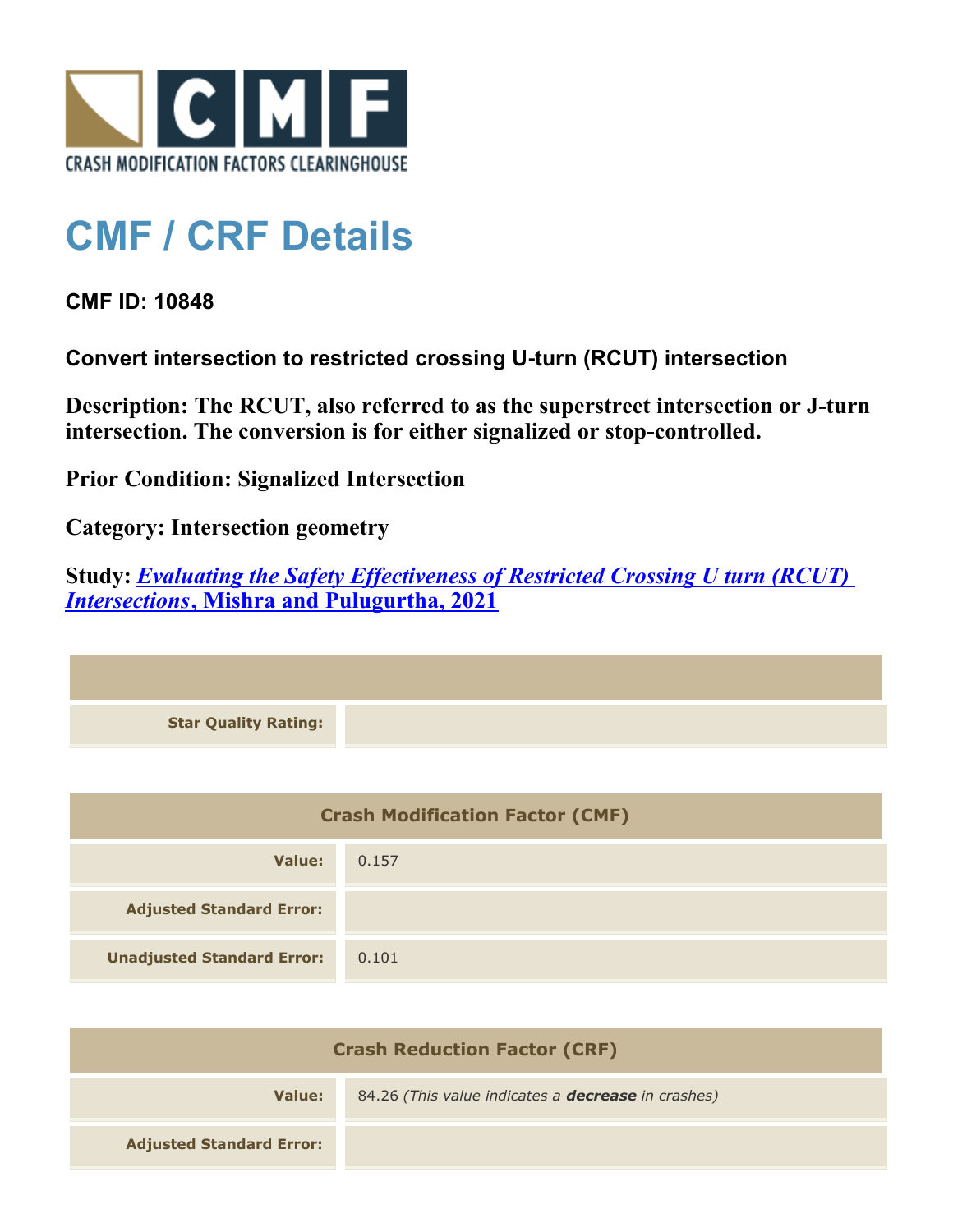| <b>Applicability</b>       |                                                                      |
|----------------------------|----------------------------------------------------------------------|
| <b>Crash Type:</b>         | All                                                                  |
| <b>Crash Severity:</b>     | K (fatal), A (serious injury), B (minor injury), C (possible injury) |
| <b>Roadway Types:</b>      | Not specified                                                        |
| <b>Number of Lanes:</b>    |                                                                      |
| <b>Road Division Type:</b> |                                                                      |
| <b>Speed Limit:</b>        |                                                                      |
| <b>Area Type:</b>          | Rural                                                                |
| <b>Traffic Volume:</b>     |                                                                      |
| <b>Time of Day:</b>        | All                                                                  |
|                            |                                                                      |

## *If countermeasure is intersection-based*

| <b>Intersection Type:</b>         | Roadway/roadway (not interchange related) |
|-----------------------------------|-------------------------------------------|
| <b>Intersection Geometry:</b>     | 4-leg                                     |
| <b>Traffic Control:</b>           | Stop-controlled                           |
| <b>Major Road Traffic Volume:</b> |                                           |
| <b>Minor Road Traffic Volume:</b> |                                           |

| <b>Development Details</b>      |    |
|---------------------------------|----|
| <b>Date Range of Data Used:</b> |    |
| <b>Municipality:</b>            |    |
| State:                          | NC |